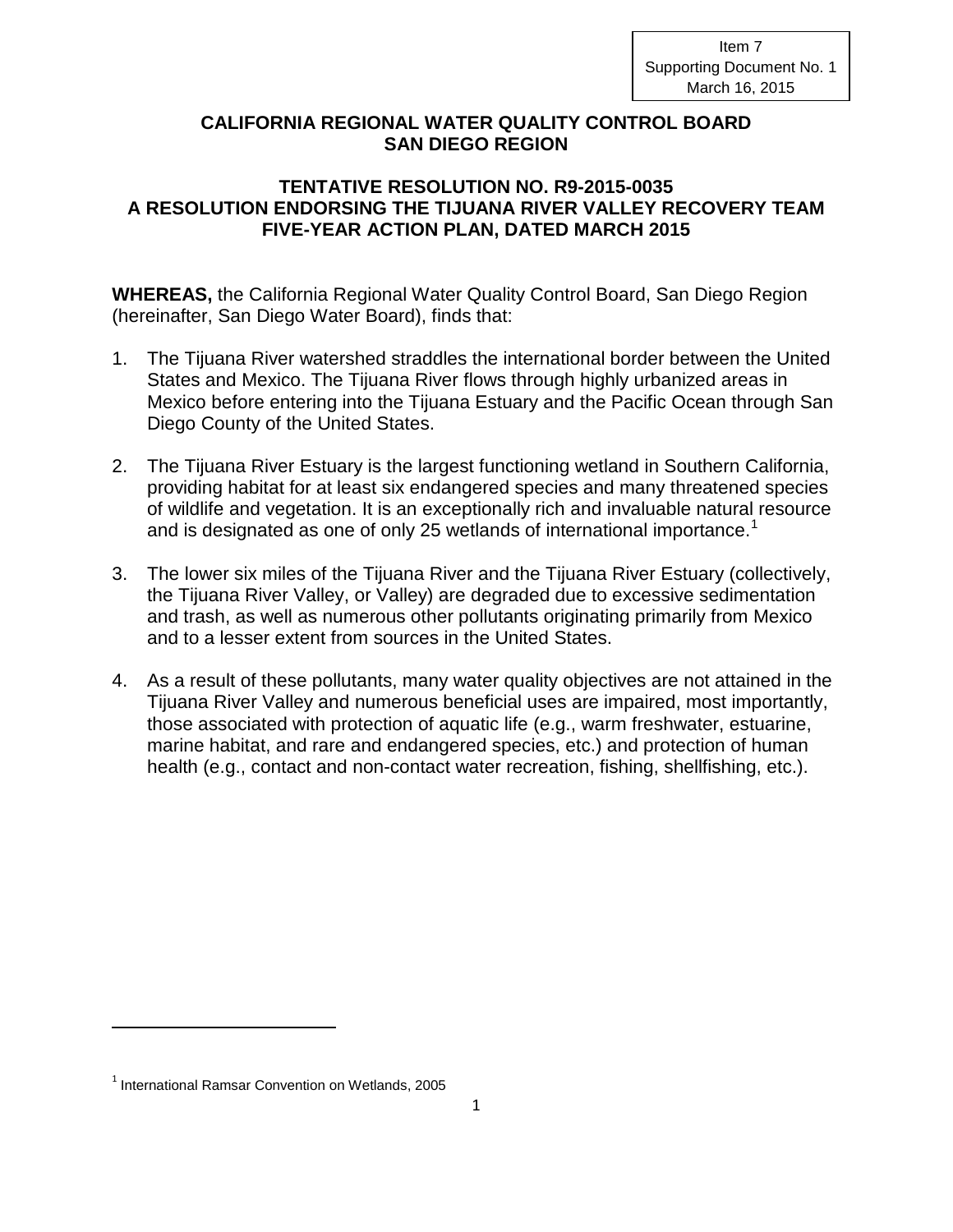- 5. The Tijuana River and Tijuana River Estuary were first designated on the State's Clean Water Act Section 303(d) List of Impaired Waters in 1992 due to excessive levels of bacteria and heavy metals contained in cross border flows of raw sewage. Since the original listing, numerous other pollutants have been added, including pesticides, toxicity, synthetic organics, nutrients, low dissolved oxygen, sedimentation/siltation, solids, turbidity, and trash. The San Diego Water Board is required to develop total maximum daily loads (TMDLs), or an alternative approach with comparable results, for all impaired waters. A TMDL is a calculation of the maximum amount of a pollutant that a water body can receive and still meet water quality objectives. Pursuant to State Policy, $2$  when adopting TMDLs, the Water Board must also identify an implementation strategy designed to attain the TMDL and water quality objectives and restore beneficial uses in impaired waters.
- 6. The San Diego Water Board's first border-related priority was to address significant cross-border flows of raw sewage and associated public health risks. After decades of effort and negotiation by the Water Board, USEPA and others, the South Bay International Wastewater Treatment Plant (IWTP) was constructed. The IWTP was originally planned as a secondary treatment facility; however, due to financial constraints, the plant was initially constructed as an advanced primary treatment facility in 1996. Secondary treatment was subsequently added and the IWTP started to consistently achieve substantial compliance with its National Pollutant Discharge Elimination System (NPDES) secondary treatment effluent limitations in mid-2012.
- 7. With the sewage treatment plant on-line to mitigate the single greatest threat, the San Diego Water Board turned its attention to its next and current highest border priority, the restoration of Tijuana River Valley impairments due to excessive sedimentation and trash. In addition to their direct impacts, sediment and trash also convey numerous other pollutants to the river and estuary due to the strong tendency of many pollutants to bind to sediment particles and trash. For this reason, reduction of sediment and trash flows will also reduce the introduction of numerous other pollutants to the Valley. Accordingly in 2007, the San Diego Water Board initiated the development of a sedimentation and trash TMDL for the Tijuana River Valley, and the USEPA funded a preliminary investigation of the problem.

l

<span id="page-1-0"></span><sup>&</sup>lt;sup>2</sup> Water Quality Control Policy for Addressing Impaired Waters: Regulatory Structure and Options (June 2005)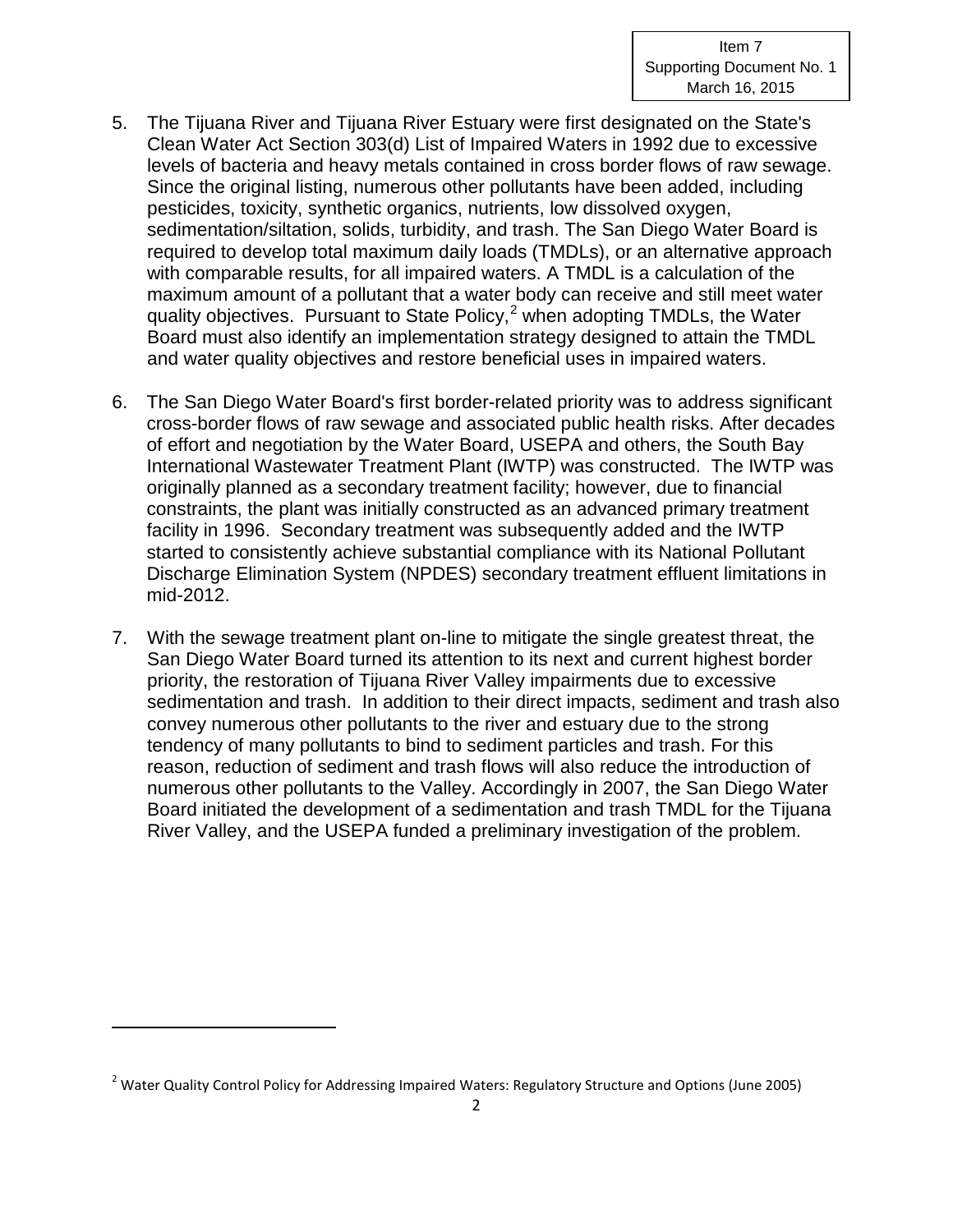- 8. The San Diego Water Board convened its first sediment and trash workshop with stakeholders in June 2008 which led to the creation of the Tijuana River Valley Recovery Team (Recovery Team or TRVRT), a consensus-based collaboration of over thirty federal, state, and local government agencies, environmental and science communities, and other interested organizations and stakeholders from both sides of the border. Common amongst all members was the desire to address sediment and trash flows which degrade valuable estuarine and riparian habitats, threaten life and property from flooding, and impact recreational opportunities for residents and visitors in the Tijuana River Valley.
- 9. The Recovery Team, currently chaired by David Gibson, San Diego Water Board Executive Officer, has developed the following consensus-based Vision and Mission statements, both of which are fully consistent with the goals of the San Diego Water Board:
	- *Vision: A Tijuana River Valley free* of *historical trash and sediment, protected from future deposits* of *trash and sediment, restored to* a *sustained physical, chemical and biological integrity, and performing its hydrologic functions, while respecting the interests of current and future landowners and* users.
	- *Mission: To bring together the governmental administrative, regulatory, and funding agencies in tandem with advice from the scientific community, the environmental community, and affected stakeholders to protect the Tijuana River Valley from future accumulations of trash and sediment, identify, remove, recycle or dispose of existing trash and sediment, and restore the Tijuana River floodplain to* a *balanced wetland ecosystem.*
- 10. Because more than two-thirds of the contributing watershed is located in Mexico, outside U.S. jurisdiction, the Recovery Team recognized clearly that the most effective solutions would necessarily involve binational cooperation and concurrent efforts on both sides of the border. To date both countries have already invested significant resources in remedial planning and implementation efforts, including source control in Mexico, and sediment management, land preservation and habitat restoration in the United States.
- 11. In early 2010, the San Diego Water Board requested and was granted \$700,000 from the State's Cleanup and Abatement Account (CAA) to support the Recovery Team's efforts. The City of San Diego signed a CAA grant agreement with the State in 2010 and contracted with the URS Corporation to investigate River Valley hydrology and hydraulics and to characterize trash and sediment.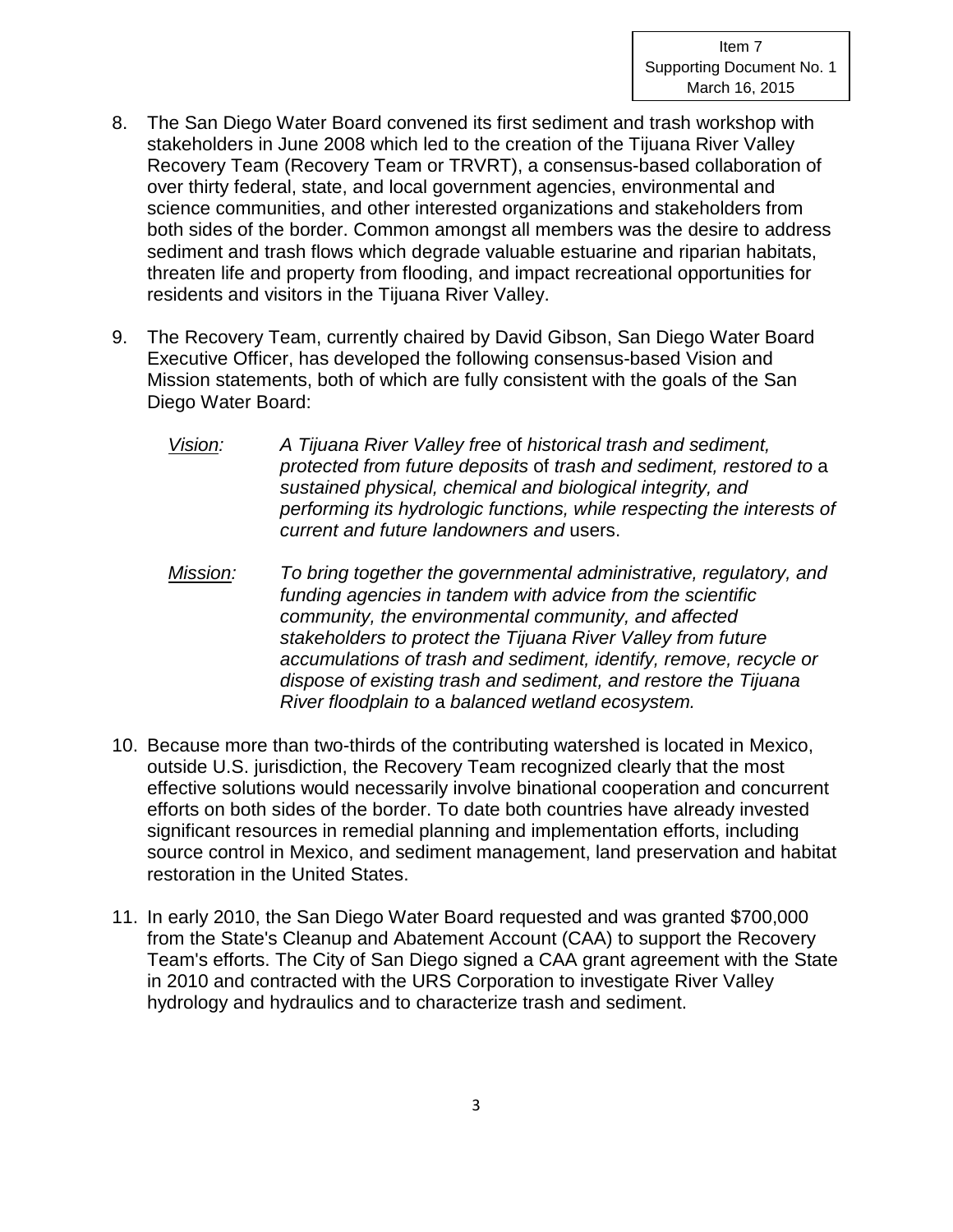- 12. URS Corporation has also played a lead role in the development and writing of the Recovery Team's Recovery Strategy, which identifies problems and challenges and outlines collaborative processes and management priorities by which Recovery Team members might develop and implement projects to cost-effectively address sediment and trash problems in the Valley.
- 13. The Recovery Strategy identifies 27 projects in seven Priority Action Areas:
	- Partner with Mexico to implement optimum, watershed-based solutions;
	- Understand how water, sediment and trash flow;
	- Reduce sources of sediment and trash:
	- Implement sediment and trash capture in the watershed;
	- Fund and perform ongoing operations and maintenance (O&M);
	- Involve and inform the community in Mexico and United States; and
	- Protect and enhance natural resources.
- 14. In June 2011, San Diego Water Board Executive Officer David Gibson informed the Recovery Team of his decision to temporarily suspend all efforts on the sedimentation and trash TMDL for a period of approximately two years. The purpose of this suspension was to provide an opportunity for the Recovery Team's collaborative approach to work and specifically to allow the Recovery Team to implement its Recovery Strategy. This suspension was based on the anticipation that implementation of the Recovery Strategy will result in measurable improvements in Tijuana River Valley water quality and may even eventually result in attainment of water quality objectives and restoration of the beneficial uses currently impaired by sediment and trash. Such success in achieving water quality standards would obviate the need for a traditional Tijuana River and Estuary Sedimentation and Trash TMDL. Sediment and trash reductions would likely reduce other associated pollutant loadings and could serve as a basis for addressing remaining impairments with a similar "alternative to TMDL" approach.
- 15. In 2012, after incorporating public comments from stakeholders and the general public, the Recovery Strategy was endorsed by the San Diego Water Board by adoption of Resolution R9-2012-0030.
- 16. San Diego Water Board Resolution R9-2012-0030, adopted February 8, 2012, acknowledged the benefits of a collaborative, stakeholder-led approach for the productive, long-term recovery and protection of the Tijuana River Valley resources.
- 17. The Recovery Team meets approximately every quarter, inviting more than 30 federal, state and local agencies and other interested parties from both sides of the border focused on addressing sediment, trash, and associated environmental issues.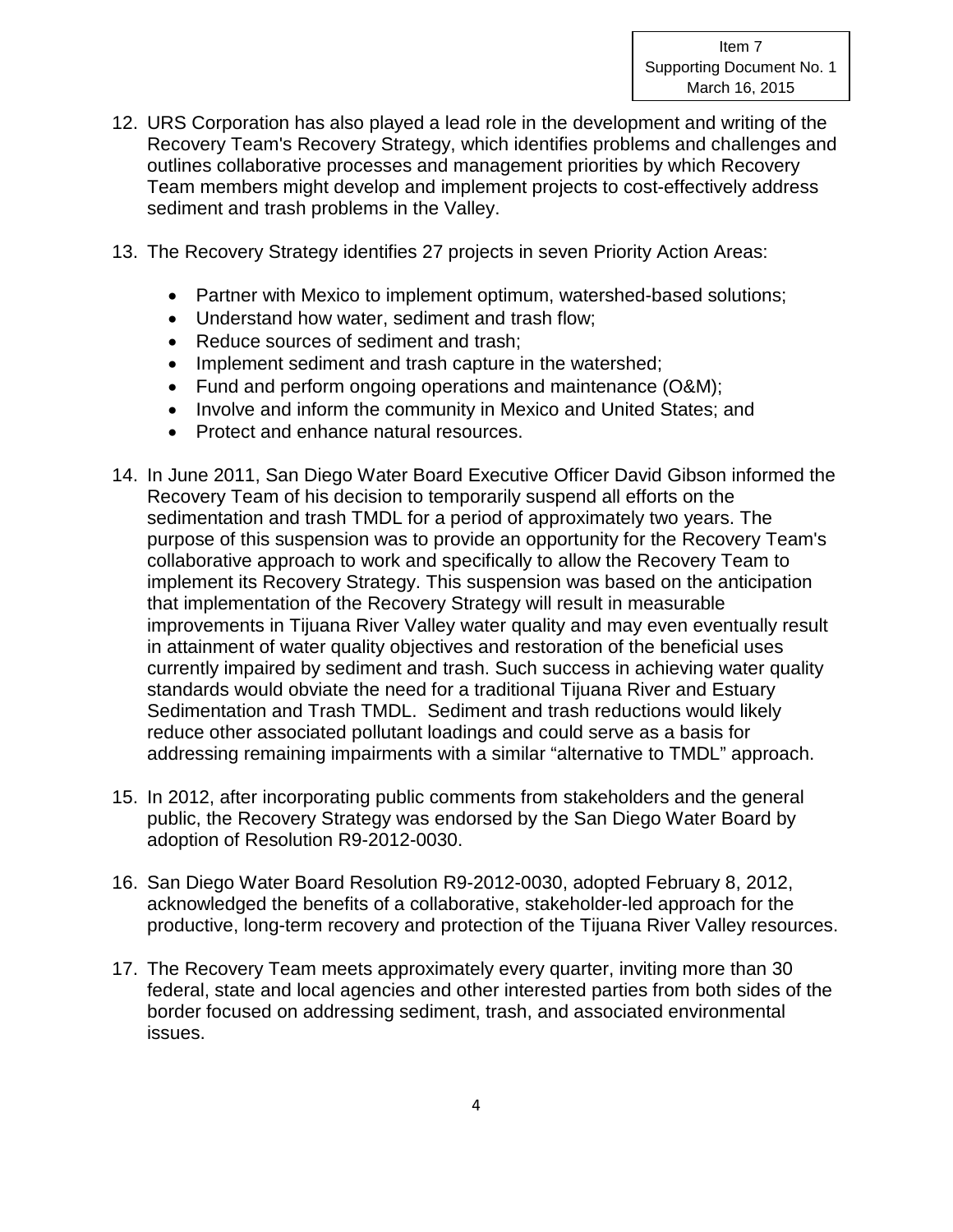- 18. The Recovery Team Steering Committee meets approximately once a month and is comprised of Tijuana River Valley land managers, government agencies, and representative property owners and non-governmental organizations. The charge of the Recovery Team's Steering Committee is to advance implementation of the Recovery Strategy.
- 19. In 2015, the Recovery Team finalized a Five-Year Action Plan. The objective of the Five-Year Action Plan is to maintain collaborative momentum and implement priority projects that advance TRVRT goals as described in the Recovery Strategy.
- 20. The Five-Year Action Plan is intended to outline what the Recovery Team aspires to accomplish over the next five years to continue advancing the Recovery Strategy goals. The steps described to reach these accomplishments are not binding commitments but a potential path to implement projects that address priority water quality improvements in lieu of formal regulatory measures. The project descriptions may include tasks, deliverables, resources needed, a schedule for achieving project milestones, and processes for monitoring progress. Since these are all variables that can change over the course of a project, the Five-Year Action Plan should be updated regularly.
- 21. The Five-Year Action Plan projects are organized into two tiers. Tier 1 projects include all the following criteria, while Tier 2 projects include at least one:
	- Identified as a high priority in the Recovery Strategy;
	- Involve relatively straightforward paths of completion;
	- Can be controlled by agencies within the U.S.; and
	- Are expected to produce long-term benefits to managing trash and/or sediment.
- 22. The five Tier 1 projects in the Five-Year Action Plan are the highest priority projects. The San Diego Water Board submitted a \$1.55 million request to the State Water Resources Control Board on December 31, 2014 to provide Cleanup and Abatement Account funds for the first phase of each Tier 1 project, anticipated to cover up to two years' worth of work.
- 23. On February 11, 2015, the San Diego Water Board adopted Resolution No. R9- 2015-0020, which supports prioritizing projects that address Environmental Justice, Disadvantaged Communities, and the recovery of stream, wetland, and riparian systems.

## **NOW, THEREFORE, BE IT RESOLVED THAT, the San Diego Water Board:**

1. Recognizes that implementation of the Five-Year Action Plan will promote continued collaboration among the stakeholders on priority projects to continue making progress on correcting sediment and trash impairments in the Valley.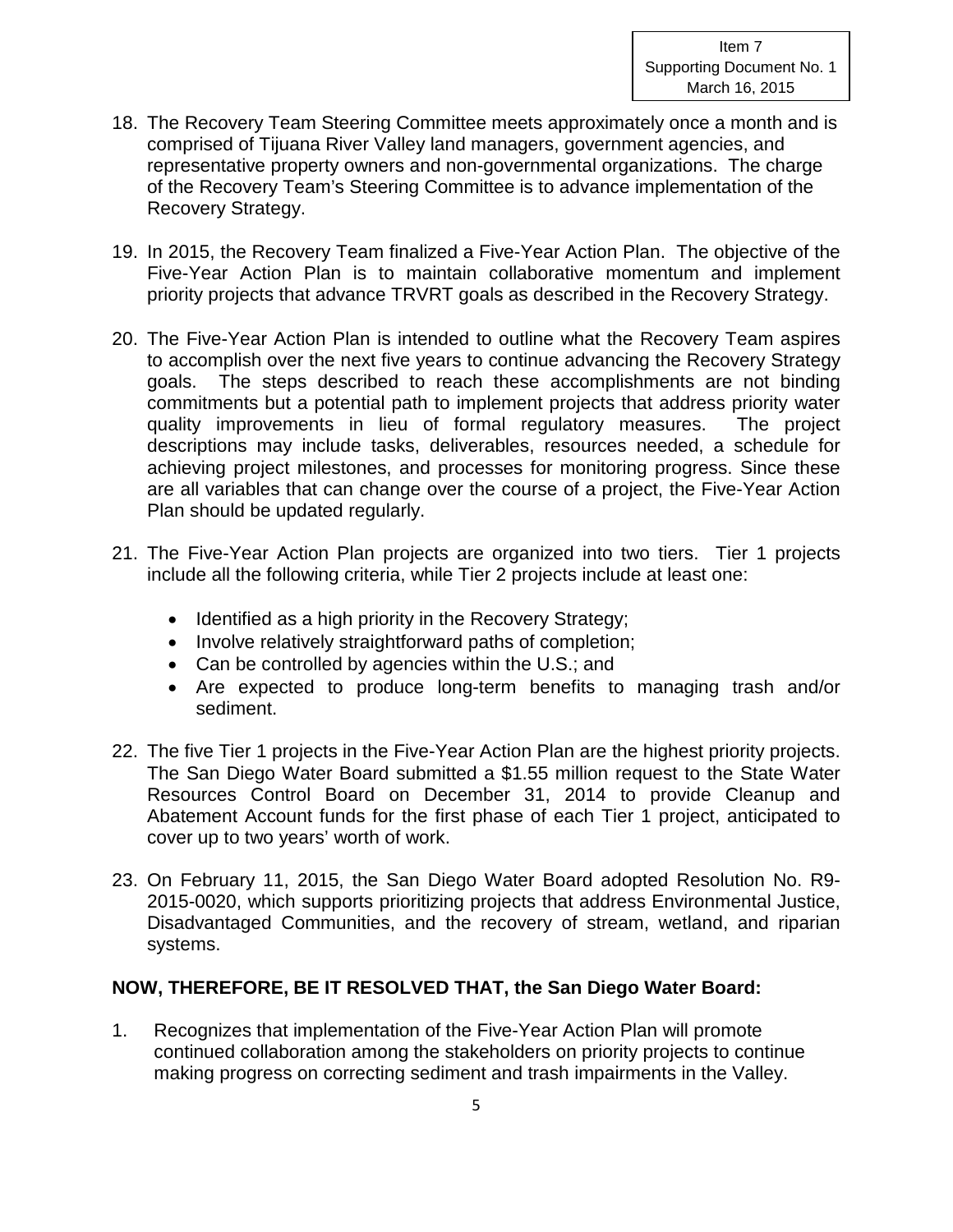- 2. Recognizes the necessity for prioritizing Tier 1 projects identified in the Five-Year Action Plan to effectively address sediment and trash problems in the Valley while balancing the need for flood control, ecosystem management, recreational use, U.S. Navy and border security operations, agriculture, and other interests.
- 3. Recognizes the strong likelihood that implementation of the Five-Year Action Plan will, in time, result in measureable improvements in water quality and will contribute to attainment of water quality objectives and beneficial uses in the Tijuana River Valley currently impaired by sediment and trash.
- 4. Recognizes that since sustained implementation of the Five-Year Action Plan and Recovery Strategy by the Recovery Team may achieve load reductions of trash and sediment sufficient to achieve applicable water quality standards in the Tijuana River Valley, they may constitute a non-regulatory program alternative to a TMDL implementation plan.
- 5. Recognizes that implementation of the Five-Year Action Plan supports the priorities expressed in Resolution No. R9-2015-0020 as it benefits Disadvantaged Communities along the U.S.-Mexico border while promoting water quality and habitat restoration.
- 6. Strongly endorses, and encourages the immediate implementation of the Five-Year Action Plan, dated March 2015.
- 7. Directs the Executive Officer to:
	- a. Assist Five-Year Action Plan implementation efforts by streamlining permitting processes under this agency's authority;
	- b. Continue to participate in the Recovery Team's collaborative and stakeholder process;
	- c. Continue to play a leadership role as co-chair of the Recovery Team and its Steering Committee;
	- d. Revise and update the Five-Year Action Plan as necessary to report project progress and include or update tasks, deliverables, resources needed, schedules for achieving project milestones, and processes for monitoring progress.
	- e. Update the Board, at least annually, on Five-Year Action Plan progress and recommend potential Board actions to further implement it, if appropriate; and
	- f. Recommend to the Board an alternative course of action should the Recovery Team approach fail to attain applicable water quality standards in the Tijuana River Valley within a reasonable period of time.